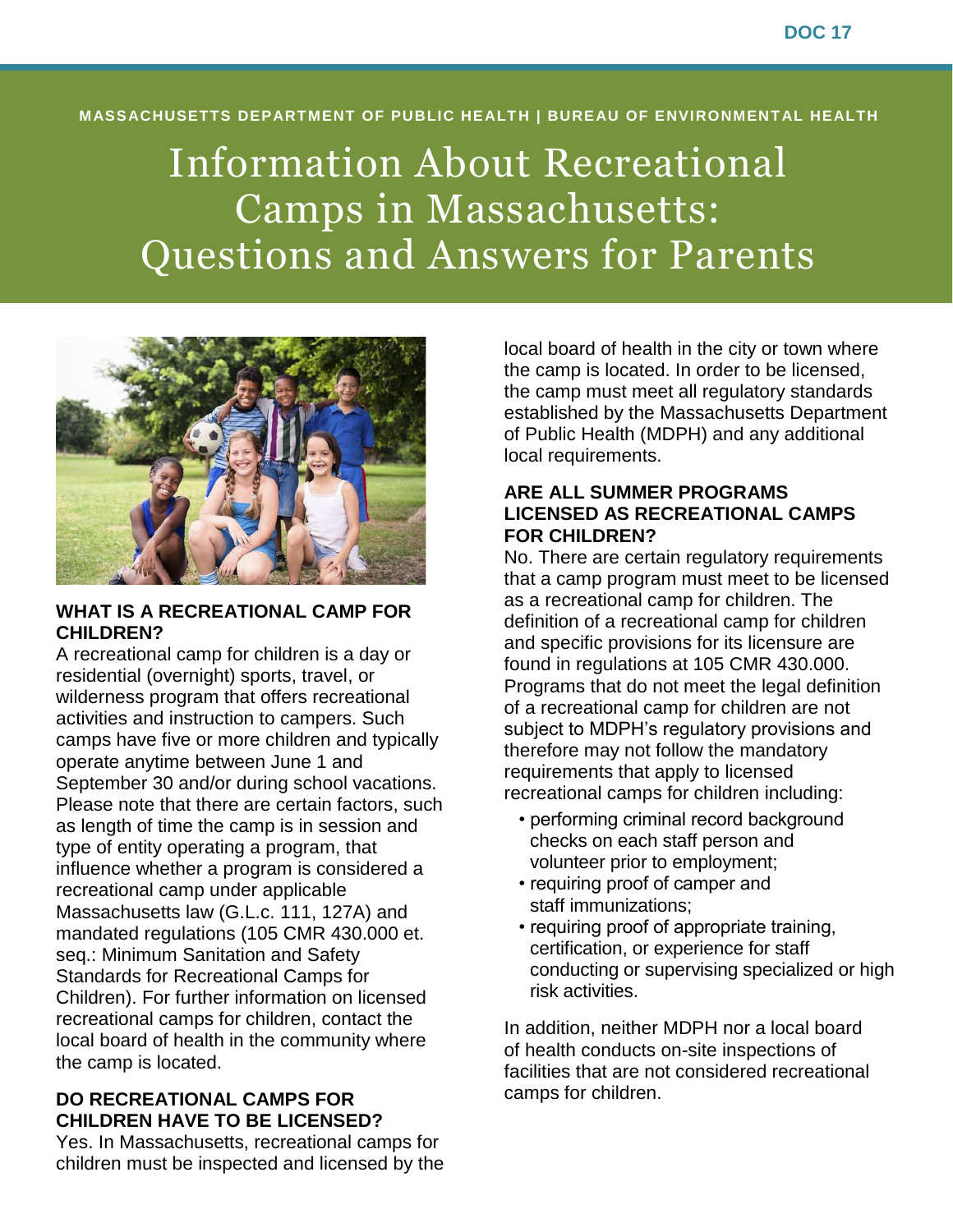To see if a camp is licensed, contact the local health department (board) in the community where the program is located.

## **WHAT IS THE PURPOSE OF THE REGULATIONS?**

The regulations establish minimum health, safety, sanitary, and housing standards to protect the well-being of children who are in the care of recreational camps for children in Massachusetts.

## **WHERE CAN I GET INFORMATION ON THE STATUS OF A RECREATIONAL CAMP'S LICENSE?**

The local health department/board in the community where the camp is located can confirm if the camp is a licensed recreational camp for children, confirm the status of the camp's license, and provide a copy of the camp's most recent inspection report.

## **WHAT DOES THE LOCAL HEALTH DEPARTMENT/BOARD EVALUATE AS PART OF A CAMP INSPECTION?**

The primary purpose of the inspection is to ensure that the camp provides an appropriate environment to protect the health, safety, and well-being of the campers. Inspectors look to see that the camp has, for example: safe structures and equipment; adequate sanitary facilities; sufficient supervision of the campers; appropriate plans in case of medical emergencies, natural, and other physical disasters; sufficient health care coverage; and injury and fire prevention plans. Contact the local health department/board of the community in which the camp is located to find out mandatory requirements, policies, and standards.

## **ARE RECREATIONAL CAMPS REQUIRED TO PROVIDE COPIES OF OPERATING PLANS AND PROCEDURES?**

Yes. You may ask a camp representative to let you see copies of any of the required plans and procedures.

#### **ARE THERE MINIMUM QUALIFICATIONS FOR CAMP COUNSELORS IN MASSACHUSETTS?**

Yes. All counselors are required to have at least four weeks experience in a supervisory role with children or four weeks experience with group camping. Counselors must also complete an orientation program before campers arrive at camp. Any counselor who supervises children in activities such as horseback riding, hiking, swimming, and other events must also have appropriate specialized training, certification, and experience in the activity. You may ask to see proof that a counselor is certified in a particular activity.

## **IS THE CAMP REQUIRED TO CONDUCT BACKGROUND CHECKS ON CAMP STAFF?**

Yes. For all camp staff and volunteers, the recreational camp for children must conduct a background check that includes obtaining and reviewing the applicant's previous work history and confirming three positive references. The camp must also obtain a Criminal Offender Record Information (CORI) history/juvenile record history from the Massachusetts Department of Criminal Justice Information Services to determine whether the applicant has a juvenile record or has committed a crime that would prevent the applicant from being with campers. The local health department/board will verify that CORI checks have been conducted during their annual licensing inspection. Where an applicant resides in another state or in a foreign jurisdiction, where practicable, the camp must also obtain from the applicant's criminal information system board, the chief of police, or other relevant authority a criminal record check or its recognized equivalent. The camp is required to hire staff and volunteers whose backgrounds are free of conduct that bears adversely upon his or her ability to provide for the safety and well-being of the campers.

# **IS THE CAMP REQUIRED TO CHECK STAFF AND VOLUNTEER BACKGROUNDS FOR A HISTORY OF SEXUAL OFFENSES?**

Yes. The operator of the camp must obtain a Sex Offender Registry Information (SORI) report from the Massachusetts Sex Offender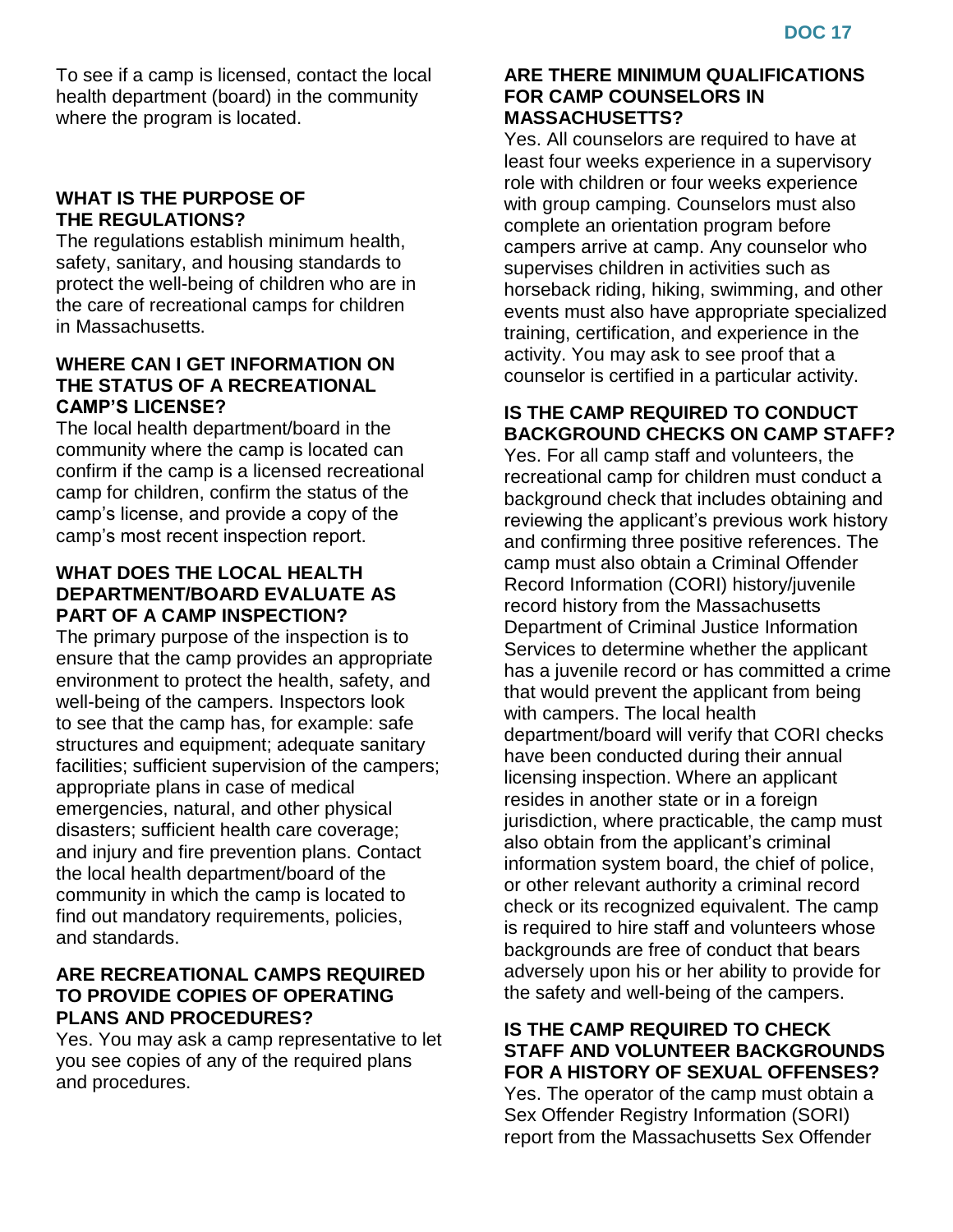Registry Board (SORB) for all prospective camp staff, including any volunteers. The Sex Offender Registry Board is a public safety agency responsible for protecting the public from sex offenders. The local health department/board will verify that SORI checks have been conducted during their annual licensing inspection. For more information concerning the Sex Offender Registry Board, and SORI information and policies available to the public, visit the SORB website at [www.mass.gov/sorb.](http://www.mass.gov/sorb)

#### **HOW CAN I BE SURE THAT SUCH BACKGROUND CHECKS HAVE BEEN CONDUCTED?**

You can request a copy of the camp's written policy on staff background checks from the camp director. Please note, however, that you are not authorized to review the staff person's actual CORI and SORI report.

## **HOW OLD DO CAMP COUNSELORS HAVE TO BE?**

There are different age requirements depending on the type of camp. A counselor working at a licensed residential (overnight), sports, travel, trip, or special needs camp must be 18 years of age or have graduated from high school. Counselors working at a day camp must be at least 16 years of age. All counselors at licensed camps in Massachusetts are required to be at least three years older than the campers they supervise.

## **IS THE CAMP REQUIRED TO HAVE A PERSON ON-SITE WHO KNOWS FIRST AID AND CPR?**

Yes. All licensed camps are required to have a health supervisor at the camp at all times who is at least 18 years of age and is currently certified in first aid and CPR. The camp must provide backup for the health care supervisor from a Massachusetts licensed physician, physician assistant, or nurse practitioner who serves as a health care consultant. Special needs camps and residential camps where there are a large number of campers and staff must have a licensed health care provider, such as a physician or nurse, on site.

#### **HOW CAN I COORDINATE MY CHILD'S MEDICATION ADMINISTRATION WHILE AT A RECREATIONAL CAMP?**

Licensed camps are required to keep all medications in their original containers and to store all prescription medications in a locked cabinet. If your child will be participating in offsite activities while taking prescription medication, a second original pharmacy container must be provided to the camp. The only individual authorized to give your child his/her medication is a licensed health care professional or the camp health supervisor with oversight by the camp health care consultant. (Note that other arrangements may be made for emergency medications such as epi-pens and inhalers.) When your child returns from camp, the medication must be returned to you, if possible, or destroyed.

# **CAN A CAMP DISCIPLINE MY CHILD?**

Yes. Camps are required to have a written disciplinary policy that explains their methods of appropriate discipline, e.g. 'time-out' from activities, sending a child to the camp director's office, etc. Under no circumstances, however, may a camper be subjected to corporal punishment, such as spanking, or be punished by withholding food or subjecting a camper to verbal abuse or humiliation.

#### **WHAT STEPS DOES A CAMP HAVE TO TAKE TO PROTECT MY CHILD FROM ABUSE AND NEGLECT?**

Public Health Regulation 105 CMR 430.000 requires all camps to have policies and procedures in place to protect campers from abuse and neglect while at camp. You may ask a camp representative for specific information on the camp's policies, as well as its procedures for reporting a suspected incident. In order to protect your child from possible abuse, you should talk openly and frequently with your child about how to stay safe around adults and other children.

# **WHERE CAN I GET MORE INFORMATION ON ABUSE/NEGLECT?**

For guidance on abuse prevention and counseling regarding a possible abuse situation, contact the Massachusetts